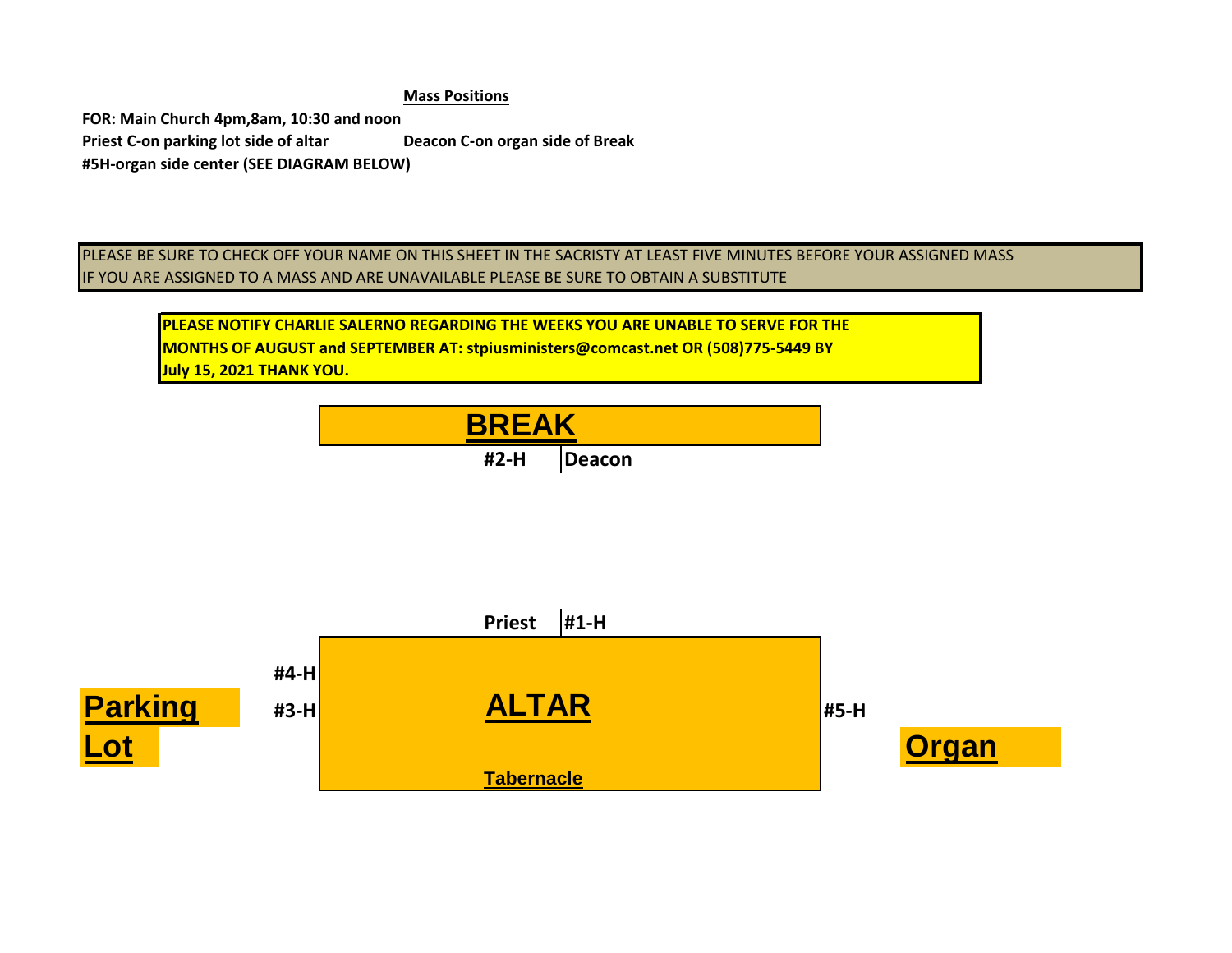| <b>CHURCH</b> | 6/4,5               | $2022 -$           | <b>Eucharistic Minister Schedule</b> | $-2022$            |                  |
|---------------|---------------------|--------------------|--------------------------------------|--------------------|------------------|
| MASS:         | Altar-#1            | Break-#2           | Parking Lot-#3                       | Parking Lot-#4     | Organ Side-#5    |
| 4pm Vigil     | <b>Carey, Kelly</b> | Carey, Gerald      | Gilligan, John                       | Gilligan, Karen    | Barry, John      |
| 8am           | Bisbee, David       | Lucier, Dennis     | Michaud, Pat                         | Michaud, Norm      | Cafarella, Donna |
| 10:30am       | Gyss, Gary          | Sullivan, Frank    | Salerno, Charles                     | Finn, George       | Quirk, James     |
| 12 noon       | Adams, Mary         | Adams, Peter       | Larson, Pamela                       | Manchuck, Madeline | Witman, Barbara  |
| 5pm           | Newcomer, Wayne     | Newcomer, Kathleen | Petruzzi, Mary                       | Nee, Ruth          | Kenyon, Paula    |

| <b>CHURCH</b> | 6/11,12            | $2022 -$            | <b>Eucharistic Minister Schedule</b> | $-2022$          |                 |
|---------------|--------------------|---------------------|--------------------------------------|------------------|-----------------|
| MASS:         | Altar-#1           | Break-#2            | Parking Lot-#3                       | Parking Lot-#4   | Organ Side-#5   |
| 4pm Vigil     | Murphy, Winifred   | Whelan, Barbara     | Puleo, Jack                          | Puleo, Karen     | Houle, Anna     |
| 8am           | Carey, Charlene    | Boucher, Robert     | Sullivan, D.J.                       | Sullivan, Judy   | Ferris, Donald  |
| 10:30am       | Bedwell, Doris     | Nelson, Bernadette  | Salerno, Carol                       | Salerno, Charles | Durham, Mary    |
| 12 noon       | Newcomer, Wayne    | Newcomer, Kathleen  | Manchuck, Madeline                   | Barns, Carolyn   | Sullivan, Frank |
| 5pm           | <b>Wrinn, Mary</b> | <b>Wrinn, James</b> | Volpe, Ben                           | Nee, Ruth        | Kenyon, Paula   |

| <b>CHURCH</b> | 6/18,19           | $2022 -$                            | <b>Eucharistic Minister Schedule</b> | $-2022$             |                  |
|---------------|-------------------|-------------------------------------|--------------------------------------|---------------------|------------------|
| MASS:         | Altar-#1          | Break-#2                            | Parking Lot-#3                       | Parking Lot-#4      | Organ Side-#5    |
| 4pm Vigil     | Michaud, Pat      | Michaud, Norm                       | Syp, Joanie                          | Syp, Mitch          | Whelan, Barbara  |
| 8am           | DePalo, Joe       | Sullivan, Kathleen                  | Sullivan, Nell                       | Terry, Mary Ellen   | Trombetta, Terry |
| 10:30am       | Akin, Rosemary Jo | Showalter, Catherine Salerno, Carol |                                      | Salerno, Charles    | Gyss, Gary       |
| 12 noon       | Larson, Pamela    | Manchuck, Madeline                  | Adams, Mary                          | Adams, Peter        | Barns, Carolyn   |
| 5pm           | Petruzzi, Mary    | Nee, Ruth                           | <b>Wrinn, Mary</b>                   | <b>Wrinn, James</b> | Morris, Diane    |

| <b>CHURCH</b> | 6/25,26             | $2022 -$                              | <b>Eucharistic Minister Schedule</b> | $-2022$          |                  |
|---------------|---------------------|---------------------------------------|--------------------------------------|------------------|------------------|
| MASS:         | Altar-#1            | Break-#2                              | Parking Lot-#3                       | Parking Lot-#4   | Organ Side-#5    |
| 4pm Vigil     | Carey, Kelly        | Carey, Gerald                         | Gilligan, John                       | Gilligan, Karen  | Potvin, Roy      |
| 8am           | Ferris, Donald      | Cafarella, Donna                      | Bisbee, David                        | Lucier, Dennis   | Sozanski, Steven |
| 10:30am       | <b>Proux, Nancy</b> | <b>Proux, Lou</b>                     | Nelson, Bernadette                   | Salerno, Charles | Eastman, Susan   |
| 12 noon       | Newcomer, Wayne     | Newcomer, Kathleen Manchuck, Madeline |                                      | Barns, Carolyn   | Sullivan, Frank  |
| 5pm           | Volpe, Ben          | Clisham, Mary Ellen                   | Kenyon, Paula                        | O'Neil, William  | Petruzzi, Mary   |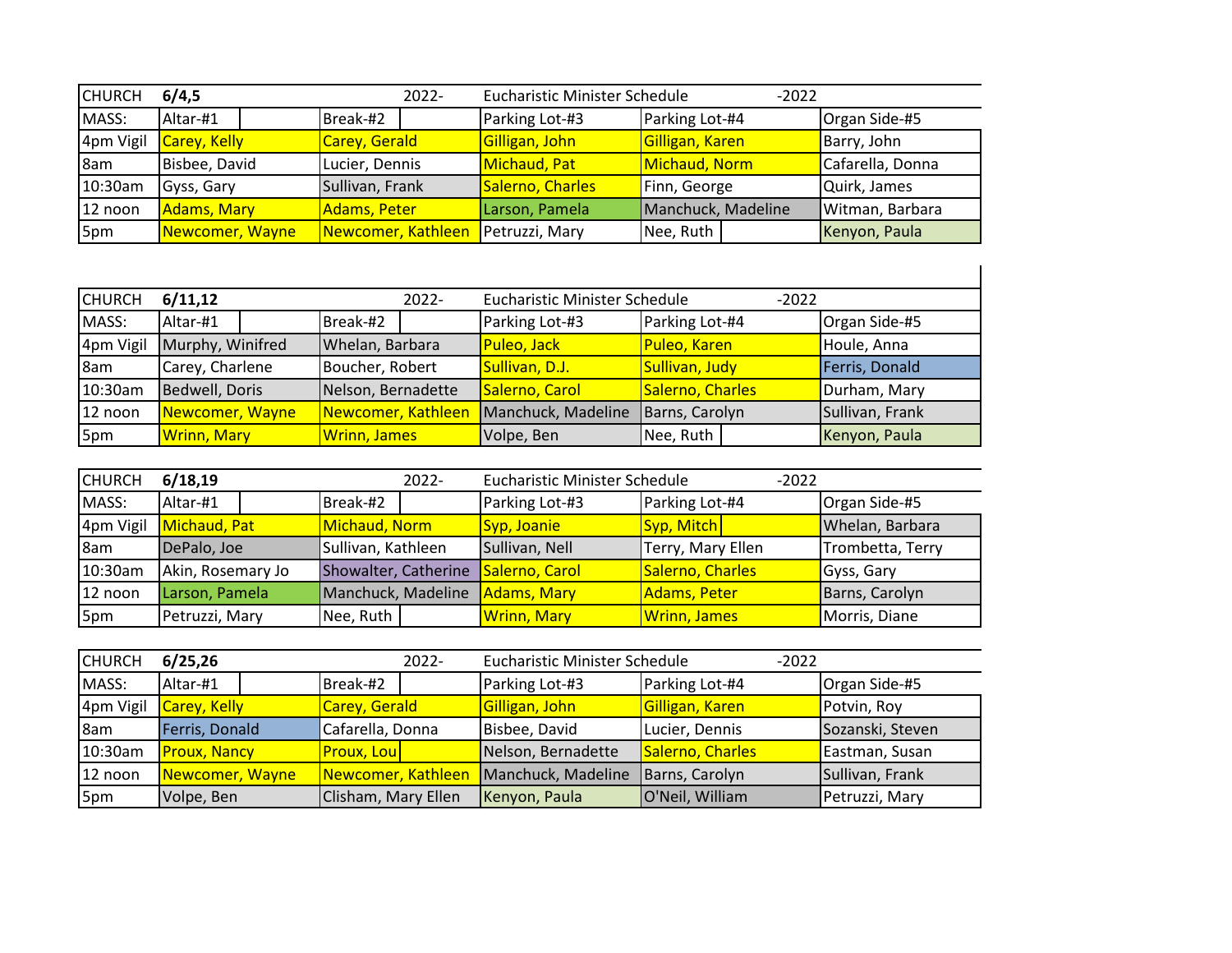| <b>CHURCH</b> | 7/2,3                | 2022-              | <b>Eucharistic Minister Schedule</b> | $-2022$             |                  |
|---------------|----------------------|--------------------|--------------------------------------|---------------------|------------------|
| MASS:         | Altar-#1             | Break-#2           | Parking Lot-#3                       | Parking Lot-#4      | Organ Side-#5    |
| 4pm Vigil     | Syp, Joanie          | Syp, Mitch         | Puleo, Jack                          | Puleo, Karen        | Murphy, Winifred |
| 8am           | Boucher, Robert      | Lucier, Dennis     | Sullivan, D.J.                       | Sullivan, Judy      | Bisbee, David    |
| 10:30am       | Showalter, Catherine | Akin, Rosemary Jo  | Salerno, Carol                       | Salerno, Charles    | Quirk, James     |
| 12 noon       | Adams, Peter         | <b>Adams, Mary</b> | <b>Proux, Lou</b>                    | <b>Proux, Nancy</b> | Hughes, Maureen  |
| 5pm           | Bernard, Mailyn      | Larson, Pamela     | Durham, Mary                         | Volpe, Ben          | Petruzzi, Mary   |
| <b>CHAPEL</b> | 7/2,3                |                    |                                      |                     |                  |
| 5:30pm        | Newcomer, Wayne      | Newcomer, Kathleen | Quirk, James                         |                     |                  |
| 9:30am        | Barry, John          | Nee, Ruth          | Barns, Carolyn                       |                     |                  |

| <b>CHURCH</b> | 7/9,10             | $2022 -$            | <b>Eucharistic Minister Schedule</b> | $-2022$            |                      |
|---------------|--------------------|---------------------|--------------------------------------|--------------------|----------------------|
| MASS:         | Altar-#1           | Break-#2            | Parking Lot-#3                       | Parking Lot-#4     | Organ Side-#5        |
| 4pm Vigil     | Gilligan, John     | Gilligan, Karen     | <b>Carey, Kelly</b>                  | Carey, Gerald      | Houle, Anna          |
| 8am           | Michaud, Pat       | Michaud, Norm       | Trombetta, Terry                     | Sullivan, Kathleen | Sullivan, Nell       |
| 10:30am       | Eastman, Susan     | Gyss, Gary          | Salerno, Carol                       | Salerno, Charles   | Finn, George         |
| 12 noon       | <b>Proux, Lou</b>  | <b>Proux, Nancy</b> | Larson, Pamela                       | Manchuck, Madeline | Showalter, Catherine |
| 5pm           | Newcomer, Wayne    | Newcomer, Kathleen  | Petruzzi, Mary                       | Kenyon, Paula      | O'Neil, William      |
| <b>CHAPEL</b> | 7/9,10             |                     |                                      |                    |                      |
| 5:30pm        | <b>Wrinn, Mary</b> | <b>Wrinn, James</b> | Witman, Barbara                      |                    |                      |
| 9:30am        | Barry, John        | Petras, Mary        | DePalo, Joe                          |                    |                      |

| <b>CHURCH</b> | 7/16,17             | 2022-               | <b>Eucharistic Minister Schedule</b> | $-2022$             |                 |
|---------------|---------------------|---------------------|--------------------------------------|---------------------|-----------------|
| MASS:         | Altar-#1            | Break-#2            | Parking Lot-#3                       | Parking Lot-#4      | Organ Side-#5   |
| 4pm Vigil     | Houle, Anna         | Murphy, Winifred    | Puleo, Jack                          | Puleo, Karen        | Whelan, Barbara |
| 8am           | Cafarella, Donna    | Carey, Charlene     | Sullivan, D.J.                       | Sullivan, Judy      | Ferris, Donald  |
| 10:30am       | Salerno, Carol      | Salerno, Charles    | Bedwell, Doris                       | Eastman, Susan      | Gyss, Gary      |
| 12 noon       | Hughes, Maureen     | Manchuck, Madeline  | <b>Proux, Lou</b>                    | <b>Proux, Nancy</b> | Durham, Mary    |
| 5pm           | French, John        | Clisham, Mary Ellen | Bernard, Mailyn                      | Volpe, Ben          | Sullivan, Frank |
| <b>CHAPEL</b> | 7/16, 17            |                     |                                      |                     |                 |
| 5:30pm        | Clisham, Mary Ellen | Potvin, Roy         | Nelson, Bernadette                   |                     |                 |
| 9:30am        | Newcomer, Wayne     | Newcomer, Kathleen  | Witman, Barbara                      |                     |                 |